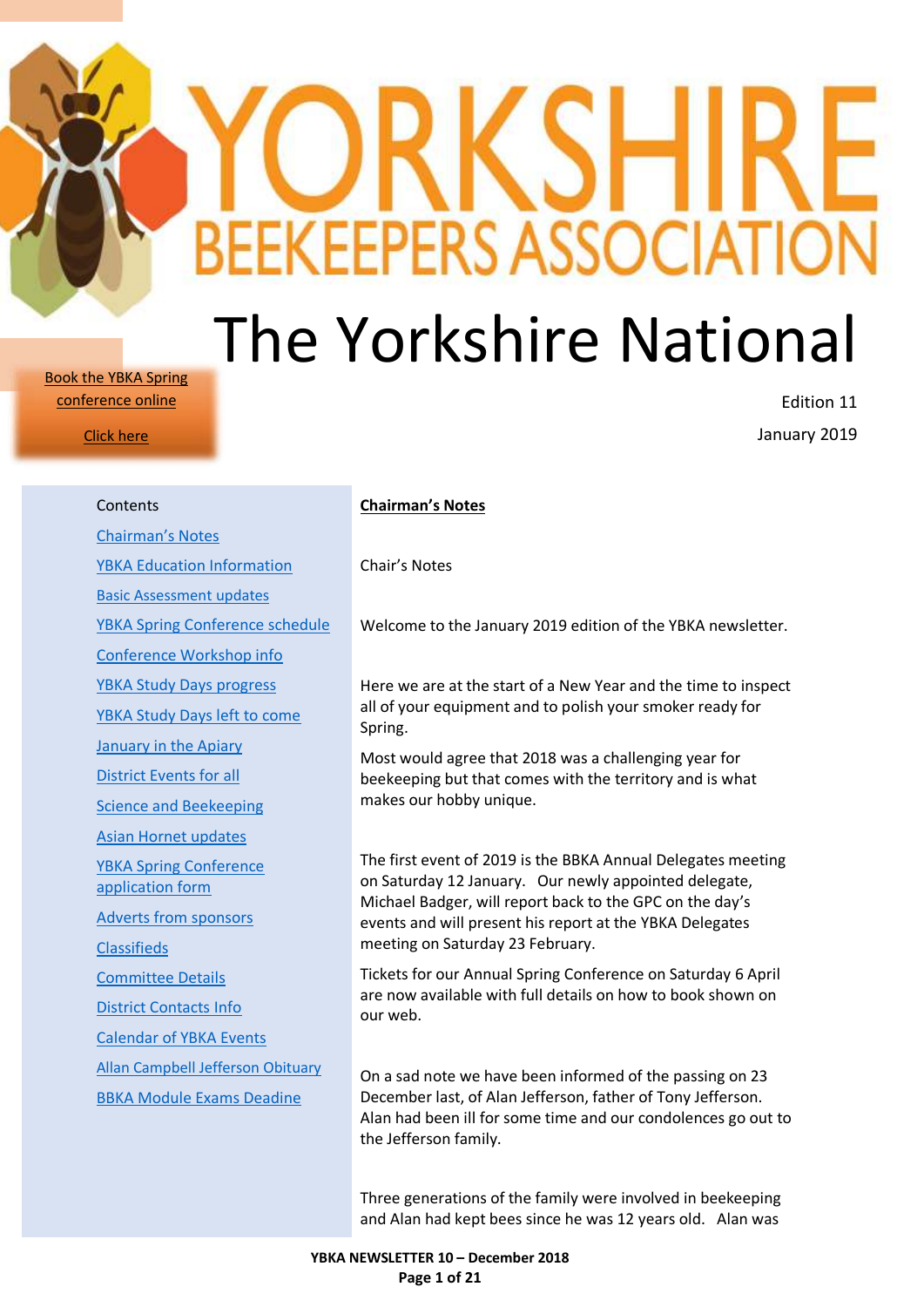Chairman of YBKA from 1995 to 1998 and will be sadly missed by all that knew him. There is a full obituary at the end of this newsletter.

A HAPPY NEW YEAR TO YOU ALL. Phil Gee - YBKA Chair

YBKA CONFERENCE 2019 "A Taste of Honey"

.

Saturday, 6th April 2019 (8.30am to 4pm)

Manor Academy, York (YO26 6PA)

# <span id="page-1-0"></span>YBKA Education Information

- 1. The deadline for submission of applications for the BKA Module Exams (23<sup>rd</sup> March) is FEBRUARY 10<sup>th</sup>. Application forms can be downloaded from the BBKA website & sent to Elaine Robinson with a cheque for £30 & she will record / send onto BBKA (Elaine Robinson, Middlefold Farm, Hebden Bridge HX7 7PG).
- 2. Study days are to be arranged later this year for Modules 4,5 and 8, to cover the remaining Modules, so all modules will have been covered in a 2 year period. Dates tba, though likely to run between October and Feb 2019/20. We need experienced beekeepers with good communication skills and knowledge on these subjects to help as tutors. Anyone who is prepared to come forward to help should contact Elaine [\(education@ybka.org.uk](mailto:education@ybka.org.uk) or mobile 07734306895. **These courses are only possible with the help and support of tutors, who are willing to share their knowledge & help other, less experienced beekeepers**
- 3. There will be a WAX and CANDLE Day to be held in the Hives and Honey & YBKA Pavilions at the Great Yorkshire Showground over the weekend 4<sup>th</sup> and 5<sup>th</sup> May. This is a ONE-DAY course so you can book for EITHER Saturday or Sunday. Places will be allocated equally between the 2 associations. Tutors are John Chandler, Janice Fulton, Shirley and Richard Bond and Sarah Haynes. Please contact Roger Chappel )07905 190701) for further information/booking.
- 4. BBKA are also running General Husbandry training courses in 2019 in 3 locations (Sheffield, Stoneleigh and London), with limited places. See BBKA website.
- <span id="page-1-1"></span>**5.** A Mead and Melomels course will take place on September 14<sup>th</sup> in Harrogate run by Tony Jefferson and Dave Shannon. Applications to Roger Chappel.

Basic Assessments update from 2018

20 candidates achieved a Credit and 10 a Pass. A great result!

<span id="page-1-2"></span>30 out of 31 beekeepers passed their exam, a 96% pass rate, in line with National figure of 95%

Top YBKA Associations for entries were:

**YBKA NEWSLETTER 10 – December 2018 Page 2 of 21** Richmond 8; Bradford 6; Doncaster 4; Beverley 4; Leeds & Huddersfield 3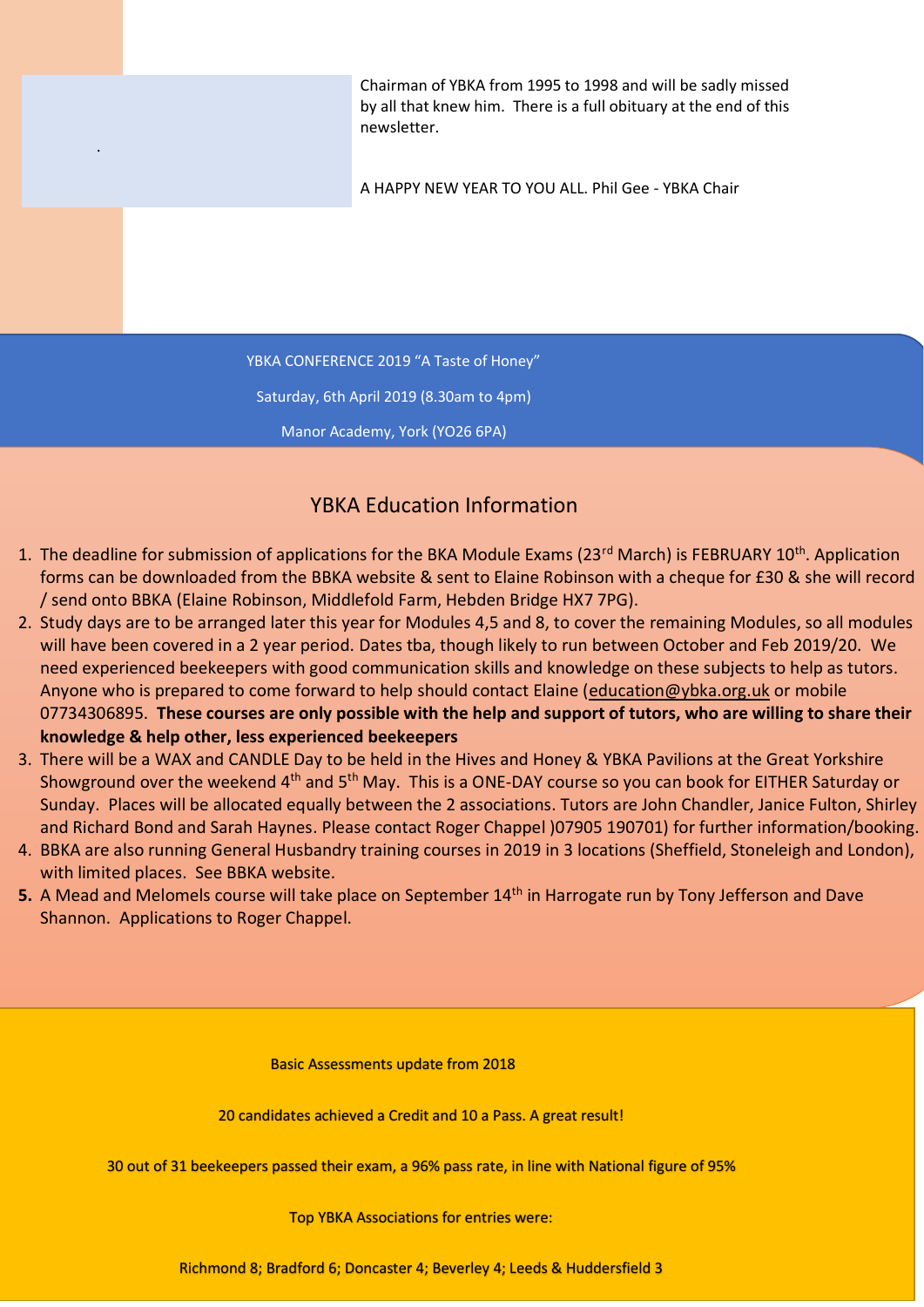## **YBKA Conference 2019 "A Taste of Honey" Schedule**

**Saturday 6th April 2019 (08.30am to 4pm) at the Manor Academy, York, YO26 6PA**

**09.30-09.15 Registration and refreshments**

**09.15-09.30 Welcome and Introduction**

**09.30-09.45 Tony Jefferson, Jim and Geoff Pearson, Dave Shannon and Chris Coulson will explain how, where and when they will be running their workshops and drop-in clinics through the day**

**09.45-10.30 Dr Nicola Kay Simcock - Food for thought, the honeybee as a model animal for the study of physiology**

**10.30-11.00 Coffee break**

**11.00-11.45 Peter Lewis - The sensory analysis of honey**

- **11.45-12.30 Tom Aspinall - Bumblebees and their ecology**
- **12.30-13.45 Lunch**
- **13.45-15.15 Workshops and discussion groups Preparing bees for the heather - Tony Jefferson Preparing honey exhibits for the show - Dave Shannon Steam wax extraction - Chris Coulson Selection of breeding stock - Jim Pearson Skep making- Geoff Pearson**

 **Asian Hornet trap construction – Committee members and NBU**

**15.15-15.30 Comfort break**

#### **15.30-16.00 Beekeepers' Question Time**



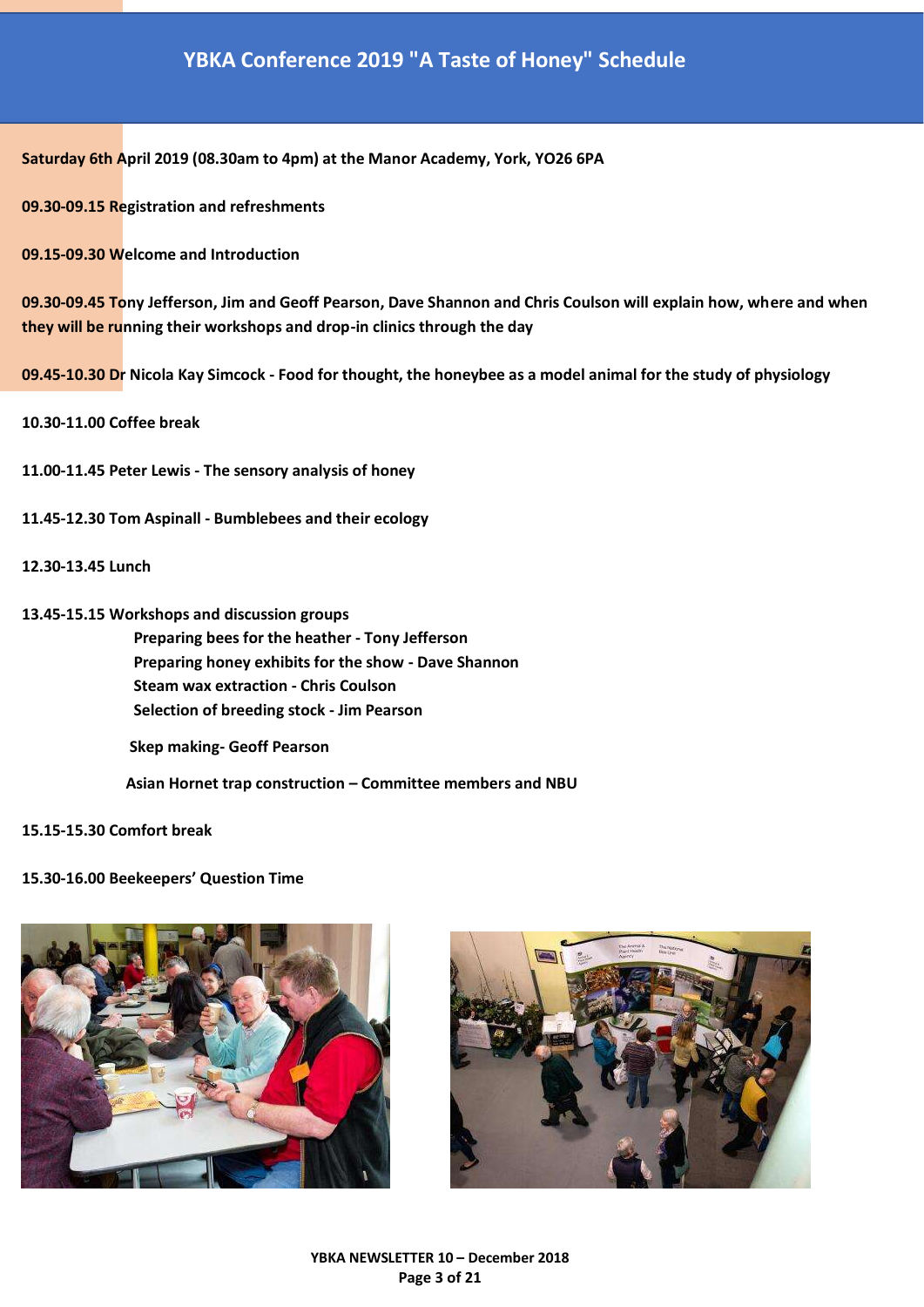#### Workshops

### 01.45pm-02.30pm

| 1a Tony Jefferson | Preparing the bees for the heather - Main hall                |
|-------------------|---------------------------------------------------------------|
| 2a Jim Pearson    | Can I improve my bees by selective breeding - Balcony         |
| 3a Dave Shannon   | Preparing honey exhibits for showing - Performing Arts Studio |
| 4a Chris Coulson  | Reclaiming bees wax - Activity Studio                         |

#### 02.30pm-03.15pm

| 1b Tony Jefferson | Preparing the bees for the heather - Main hall                |
|-------------------|---------------------------------------------------------------|
| 2b Jim Pearson    | Can I improve my bees be selective breeding - Balcony         |
| 3b Dave Shannon   | Preparing honey exhibits for showing - Performing Arts Studio |
| 4b Chris Coulson  | Reclaiming bees wax - Activity Studio                         |

<span id="page-3-0"></span>There will be on-going demonstrations and practical guidance on skep making (Geoff Pearson) and Asian Hornet trap construction (members of the committee and NBU) in the Main Concourse throughout the day

#### 01.45pm-02.30pm

Tony Jefferson (session A): Main hall (1a) Jim Pearson (session A): Balcony (2a) Dave Shannon (session A): Studio (3a) Chris Coulson (session A): Activity (4a)

#### 02.30pm-03.15pm

Tony Jefferson (session B): Main hall (1b) Jim Pearson (session B): Balcony (2b) Dave Shannon (session B): Studio (3b) Chris Coulson (session B): Activity (4b)

Please note that delegates will this year be able to book the workshops they wish to attend in advance but these will be allocated on a first-come-first-served basis so early booking is advised. Delegates should choose a reserve workshop for each session. Workshop Notes

Tony Jefferson. Tony has many years of experience keeping bees in the Whitby area. He has always specialised in the production of Heather Honey being surrounded by the moors over on the East coast. Year on year he produces tons of honey which is always in very high demand. Tony has written several books on this topic and regularly wins prestigious competitions with this high-quality honey and has recently qualified as a Senior Honey Show Judge. This is a workshop not to be missed and all bee keepers are sure to pick up numerous valuable tips which will help improve their honey production.

Dave Shannon. Dave is an extremely experienced bee keeper (Doncaster BKA) who has excelled in the art of producing honey products to the highest possible standards. He has held the role of Chief Honey Steward for the YBKA for many years and is a fully qualified Chief Honey Judge officiating in the various Honey Shows throughout the year. If you are keen to hear the strategy you need to adopt to stand a chance of getting the top accolades and the tips from one of the top judges in the country then you won't be disappointed.

Jim Pearson. Jim is an experienced bee-man and a master bee keeper. He has dedicated a great deal of time to the art of improving his bees (he claims to be in search of the 'perfect bee') and does this by precise selective breeding. His aim is to help other bee keepers breed good-natured and productive colonies and he will go in to minute detail looking at all the pros and cons. This is a practical workshop which will benefit all bee keepers.

Chris Coulson. For over 40 years Chris has been a 'DIY bee keeper', has written and talked extensively on the subject and has recently made a couple of videos on DIY techniques. Initially, he confesses, the DIY angle was for economic reasons but then environmental ones took over. He now uses as much reclaimed and recyclable material as possible, ranging from food tins to church pews, cooker parts to old pans! He has made his own foundation since he started bee keeping, hence his interest in reclaiming and recycling bees wax. His session will deal with these matters and he'll discuss the methods he has adopted, some successful others not! He has recently built a steam wax extractor which needs more thought. Over the years he has tried to improve his wax recycling but considers this an ongoing process. Feel free to bring your ideas and comments to the workshop.

Geoff Pearson. Geoff needs very little introduction, he is well known for his humour and relaxed style. This workshop, which demonstrates the skills needed to make your own skeps, also gives further insights into how the skill of basket weaving can assist the bee keeper.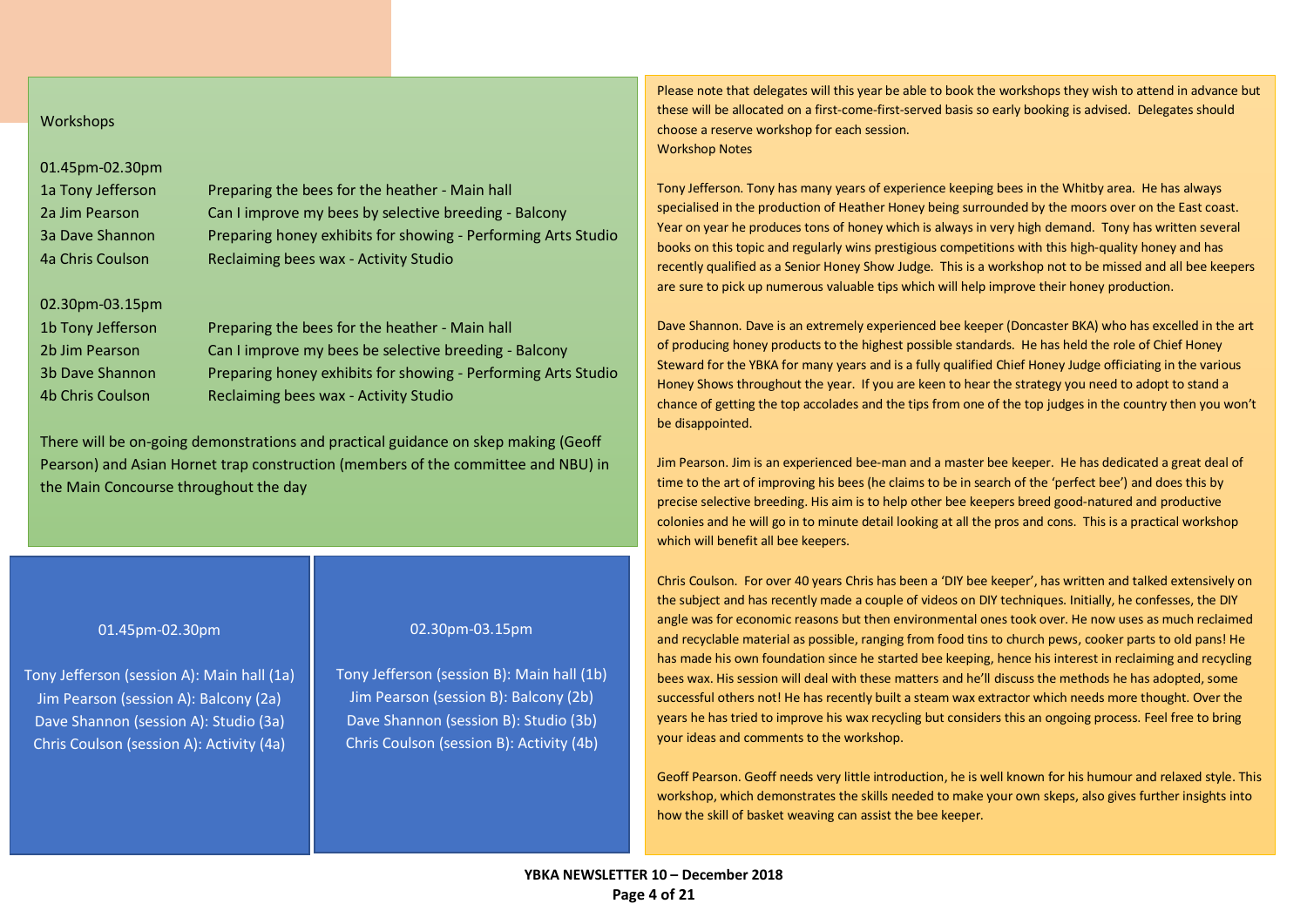#### <span id="page-4-0"></span>YBKA Study days

Elaine Robinson, YBKA Education Officer has arranged 4 Module Study Days this Autumn to cover Modules 1, 2, 3 and 7 held in the Pavilion at Harrogate. The first was run in November 2018. 42 members attended from a cross section of Yorkshire associations. Feedback from the attendees was very positive, with members enjoying the opportunity to network with fellow bee keepers. The day was interactive, with great presentations and quizzes from Clare McGettighan, lots of information pitched at the right level, aimed at bee keepers with more than 1 years' experience. Whilst there was no obligation to sit an exam after attending the Study Day, many attendees felt Elaine gave good advice on exam techniques and how the Modules fit into the overall BBKA education curriculum

The remaining Study Day in February is featured on the YBKA website and already we have around 40 members per event, so just about at capacity. Roger Pool, David Shannon, Ivor Flatman, Derrie O'Sullivan, Wendy and Simon Maslin are all very experienced bee keepers and will be delivering the sessions: a big thank you to them.

<span id="page-4-1"></span>For those members interested in applying for a Module Exam, these are held twice a year. 2019 dates are March 23rd and November 9th. Full application details can be found on the YBKA website under 'Education'.

### 2018/19 Winter Module Study Dates Only 1 more session left

Are you thinking of taking any of the BBKA Module examinations, or currently studying for them?

The YBKA winter module tutorials are the ideal way to learn and study with a group of like-minded bee keepers.

Each tutorial will cover an overview of the syllabus, with an expert tutor, who will guide you through what is required within the module.

Held at the YBKA pavilion at the Yorkshire Event Centre, Harrogate, from 10am - 3pm

Saturday 9 February 2019 with Wendy and Simon Maslin - Module 7 Selection and Breeding of Honeybees

These tutorials are free and are a great way to learn together in informal surroundings. There is no obligation to take an exam.

To book a place please contact Elaine Robinson YBKA Education Officer: education@ybka.org.uk

indicating the which Study Day(s) you'd like to book for and which Association you belong to

# [Book the YBKA Spring conference](https://ybka.org.uk/event/ybka-conference/)

# [online](https://ybka.org.uk/event/ybka-conference/)

# [Click here](https://ybka.org.uk/event/ybka-conference/)

**YBKA NEWSLETTER 10 – December 2018 Page 5 of 21**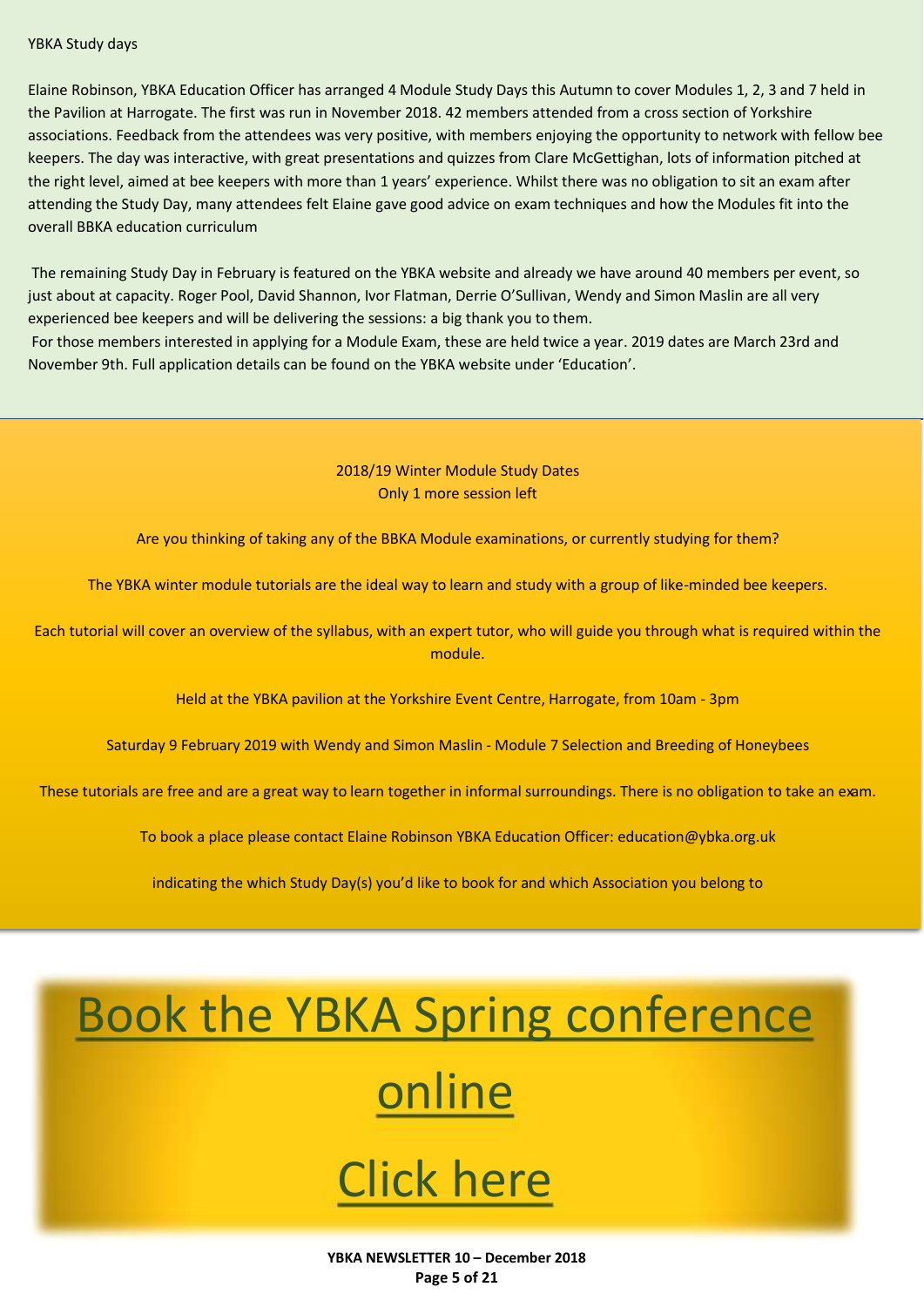### <span id="page-5-0"></span>January in the apiary

I would like to begin this New Year's edition of 'In the Apiary' by wishing all our members a very happy New Year. Here's hoping your bee keeping season ahead goes as planned, with great results and no mishaps! January is a quiet time in our apiaries, but there is still plenty to do and plans to make for the season ahead.

Our bees still need attention, whether in full or partial cluster (this dependent on the ambient temperature in you area).

The first thing we must remember is to keep a regular check on food supplies in each hive. The least intrusive way to do this, is by "hefting" the hive - lifting the hive from the rear to assess the overall weight. Beginners may need to seek help from a more experienced beekeeper to try this technique at first. It's not a time of year to disturb your bees too much. If colonies are low on supplies, then it is important to act quickly, but do **not** give liquid feed. Sugar fondant is used in the winter months. To apply fondant, you will need to use an eke: a 2" frame of timber with the same dimensions as your brood box. Remove the roof, any insulation, crown board and super (if you left one on top of the brood box). Fit the eke to provide space for a patty of fondant and one of pollen, if you wish, directly on top of the frames in the brood box. Replace everything removed and then leave undisturbed.

If your food supply is adequate, you can carefully check that your bees are fine. This is best done by removing the roof and insulation and looking down through the crown board hole(s) with a good LED torch to check for movement within the hive. That's it! If all is well, replace everything straight away.

Now there is just time (dependant on temperatures) to apply a dilute oxalic acid treatment via the trickle method. Traditionally, this was done as near as possible to the time of the Winter Solstice, as the queen's rate of lay would have reduced to a minimum, thus preventing a significant loss of brood when the procedure was performed. Treatment should be given when the outside temperature is no lower than 4C, but to be most effective, the bees should be clustered, rather than flying freely. The dilute mixture is applied at a rate of 5ml per seam of bees. There are various gadgets to help you administer the correct dose.

Regularly check that your hives are secure. You can place a heavy object on flat roofs to stop them blowing off in winter gales. Check your mouse guards are still in place and if you are in an area prone to woodpecker attacks, check that your "security netting" is still standing.

Repair and treat any spare hive boxes with a suitable preservative. You can paint the hives in use within the apiary on a dry, cold, day when your bees aren't flying. Block the entrance and apply a good coat of preservative to the exterior of the complete hive. Leave blocked whilst you do the next one. Remove the first block and continue like this for the rest of your hives. All done and protected for the season ahead!

If you are a new beekeeper, make sure your hive(s) are registered with BeeBase

(https://secure.fera.defra.gov.uk/beebase/public/register.cfm) to ensure you receive updates of any diseases affecting colonies in your area and get timely updates of management issues, such as checking the need to feed your bees at times of forage dearth. If you are an established beekeeper, make sure your colony record on BeeBase is up to date.

Do try to attend to all these matters, before the February update! Dave Shannon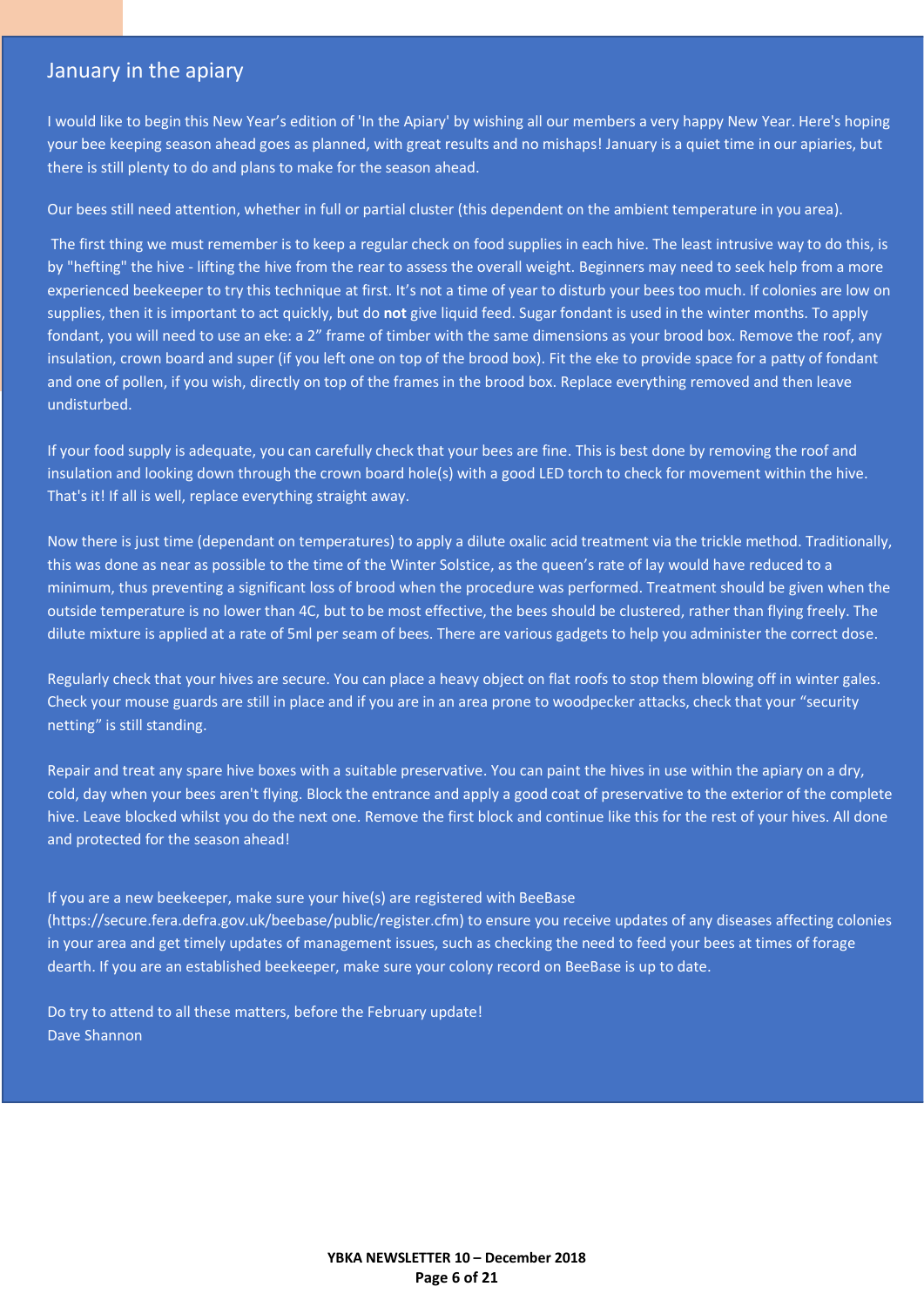# District Events for All

<span id="page-6-0"></span>Yorkshire Beekeepers Association is made up of 21 district associations that run events through the year. Details are given below, of those associations holding events, who are happy to include visitors:

### **Richmond and District BKA 2019.**

We meet monthly, on Monday evenings at 7.30pm at Richmond Golf Club**:** [Web site here](https://www.therichmondgolfclub.com/)**.**

Winter Programme

- Mon 7 Jan Ian Glastonbury Top bar Hives
- Mon 4 Feb Louisa & Michael Ells Our First Year
- Mon 4 March Gerry Collins Selection and Queen Rearing for the Hobbyist Beekeeper
- Mon 1 April Mike Samworth Using Microscopes for Beekeepers

#### **Beverley BKA 2019:**

Winter meetings held at The Darby and Joan Hall, Finkle Street, Cottingham, HU16 4AZ.

Meetings start at 7.30pm and run until about 9:30 pm. We have a refreshment break and raffle.

- No Meeting in January 2019
- Monday Feb 4th Hull Allergy Unit
- Monday Mar 4th An Introduction to Bee-Watching, Dr Africa Gomez
- Monday Apr 1st An update on the Flow Hive and the Bentley Hive, John Tunnicliffe

## Halifax and District BKA 2019 Events Calendar

Please note: **all winter meetings** start at 7.30pm at St Paul's Methodist Church, Sowerby Bridge, Halifax. HX6 2EQ

HBKA **summer meetings** have venue directions or a contact telephone number.

Wednesday 9th January - Beekeeping using several different types of hive. A series of short talks by Association Members

Saturday 26th January 10.00am until 3-30pm - Joint Microscopy session with Huddersfield BKA, St Pauls Methodist Church, Sowerby Bridge. A pie and pea lunch will be served. Please book

Wednesday 13th Feb 2019 - The Asian Hornet lifecycle, reproduction and nesting sites, and how to protect our bees. A talk by Kirsty Stainton, NBU

Wednesday 13th March - Preparing Heather, Rape and other Special Honeys, A talk by Dave Shannon

Wed 20th March to Wed 1st May - HBKA Beginners' Course – 7 weeks 7.30 - 9.30

(Price - £75), Good Shepherd RC Church, Cragg Vale, Mytholmroyd, HX7 5EA, Phil Gee – Tel: 01422 886114

#### **YBKA NEWSLETTER 10 – December 2018 Page 7 of 21**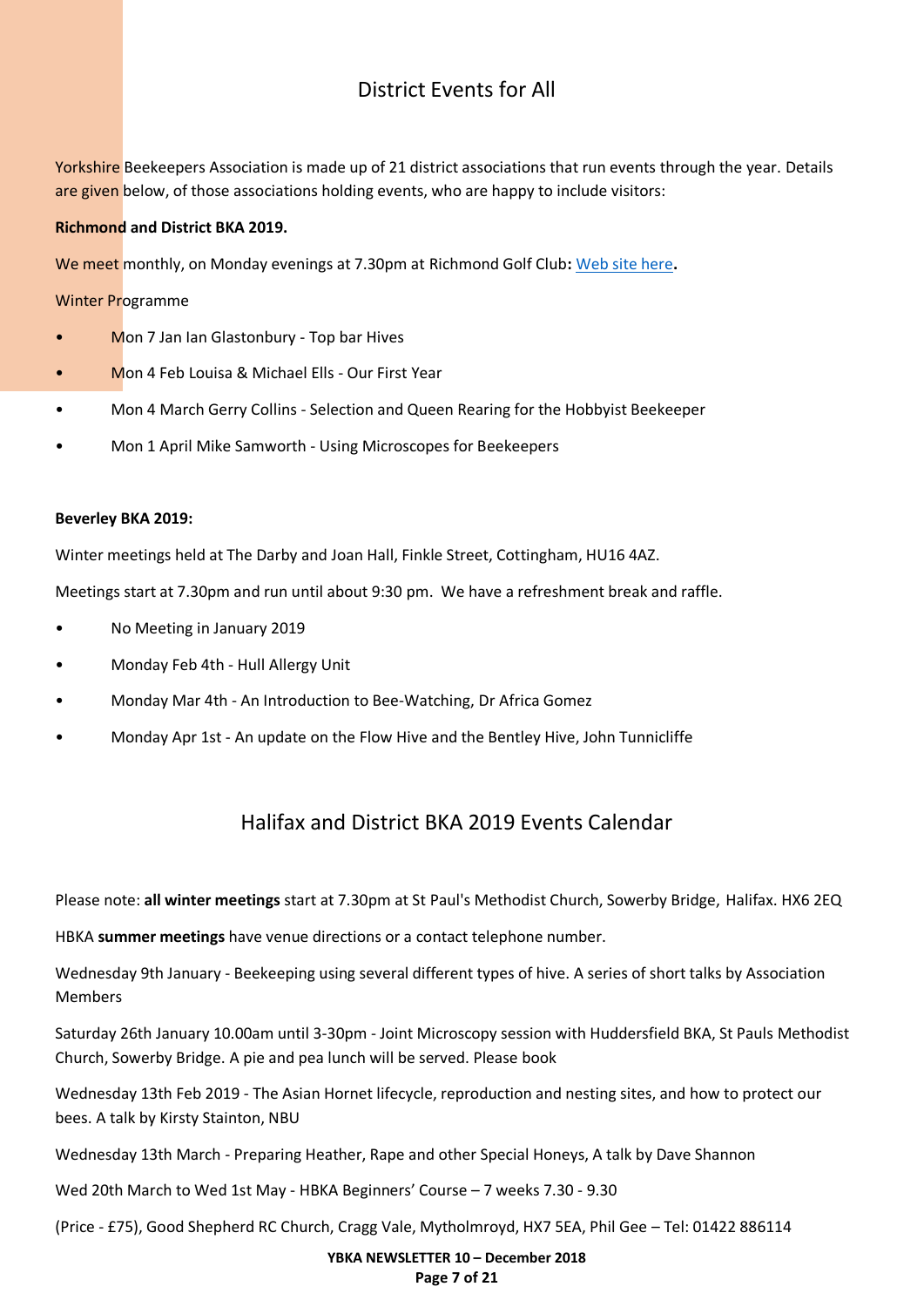Wednesday 10th April 2019 - "Simple Methods of Making Increase" - Making new colonies and raising queens without fancy methods. A talk by Wally Shaw, Anglesey BKA (A joint meeting with Huddersfield BKA)

Saturday 27th April 2019 - Joint Nosema Screening Day with Huddersfield BKA, Bring your own bee samples for testing. Taylor Hill Centre, Close Hill Lane, Huddersfield HD4 6LE.

Saturday 11th May HBKA - HBKA Auction with Mike Joyce, Brickhill Farm, Scholes, Cleckheaton, BD19 6LY. Tel: 01274 869644

Saturday 1st June - Preparation for Basic Assessment, Redacre Barn, Westfield Terrace, Mytholmroyd, HX7 5DQ

Saturday 15th June - HBKA Social and BBQ Lunch 1pm - 4pm (Speaker to be confirmed.) Brickhills Farm, Scholes, Cleckheaton, BD19 6LY. Tel: 01274 869644

Saturday 29th June - Basic Assessments, HBKA Association Apiary, Church Lane, Southowram

Saturday 13th July 2pm - Garden and Apiary Visit, Also "Heathers and Honey" – A talk by Tony Jefferson, Middle Fold Farm, Edge Lane, Hebden Bridge, HX7 7PG

Saturday 10th August - Halifax Show and Honey Show

Saturday 17th August 2.00pm - Apiary Visit, Also "Bees and Human Health" – A talk by Alan Brook

Saturday 14th September 2pm, Honey Extraction, Dianne and Jeff Gill Tel: 01422 367003

Wednesday 9th October - HBKA AGM

Saturday 26th October 10.00—12.00 Beginners and Mentors Review (Followed by lunch at the Hinchcliffe Arms Woodland View, Cragg Vale Halifax HX7 5TB. Tel: 01422 886114

Wednesday 13th November - "Research into hive activity and lessons learned" A talk by Jane Mossley, Eat Natural -Pollination

If your Association is running an event and is happy for members of other districts to attend, please e-mail details to me at: newsletter@ybka.org.uk and I will make sure it is included in the next issue

# [Book the YBKA Spring conference](https://ybka.org.uk/event/ybka-conference/)  [online](https://ybka.org.uk/event/ybka-conference/) [Click here](https://ybka.org.uk/event/ybka-conference/)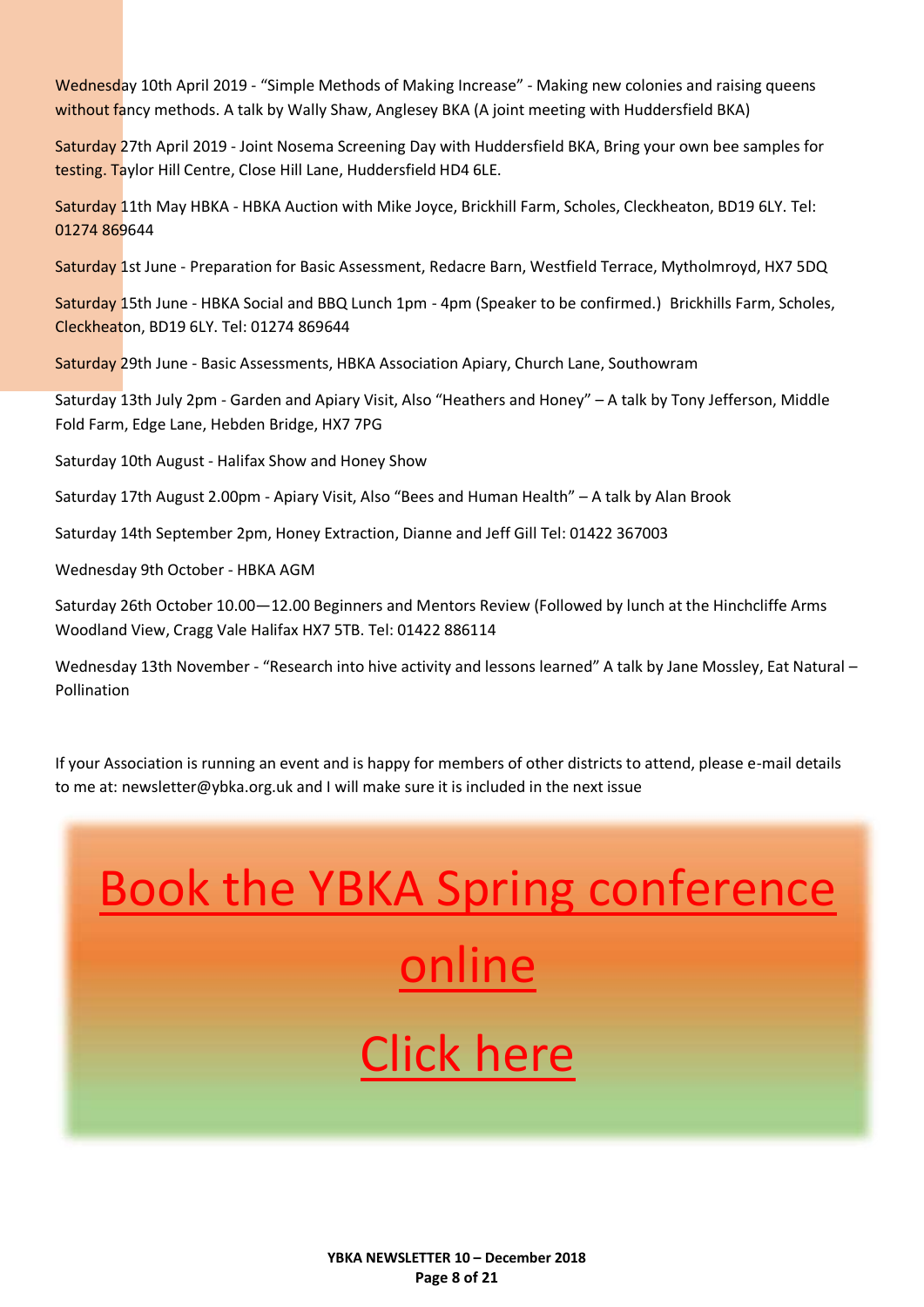# Science Behind Bee Keeping

<span id="page-8-0"></span>Genome published of the small hive beetle, a major honey bee parasite.

Beekeepers and researchers will welcome the unveiling of the small hive beetle's genome by scientists. The small hive beetle (SHB) is a major parasite problem of honey bees for which there are few effective treatments. Completing the SHB genome takes on even more importance when you realize that among the SHB's close relatives are the destructive and invasive Asian long horned beetl[e. Click here for full article.](https://www.sciencedaily.com/releases/2018/12/181220104722.htm)

Stronger pesticide regulations likely needed to protect all bee species, say studies

Regulators worldwide currently use honeybees as the sole model species failing to account for potential threats posed by agrochemicals to the full diversity of bee species from bumblebees to solitary bees, which are probably more important for pollination of food crops than managed honeybees. They are potentially more vulnerable to pesticides given they nest in the ground and bumblebee queens have different life cycles that could increase exposure. [Click here for full article.](https://www.sciencedaily.com/releases/2018/12/181211122501.htm)

Bee gene study sheds light on risks to hives

Efforts to protect the UK's native honey bees could be helped by research that maps their entire genetic make-up. [Click here for full article.](https://www.sciencedaily.com/releases/2018/11/181127092517.htm)

## **Asian Hornet Sightings**

<span id="page-8-1"></span>Asian Hornet sighted this last month and confirmed in three places by the NBU.

In Fowey, Cornwall a nest has been destroyed and two new sightings confirmed in Liskeard and Hull

THE BBKA IS URGING ITS MEMBERS TO ACT NOW IN ORDER TO HELP THE GOVERNMENT IN THE DETECTION OF ASIAN HORNETS

Defra has issued new advice that all beekeepers in areas of the country where there are no Asian Hornets at the moment should set out MONITORING traps for Asian Hornets baited with meat or fish

[For an NBU guide on how to make a trap, click here \(PDF document\)](http://www.nationalbeeunit.com/downloadNews.cfm?id=122)

[For an NBU video guide on how to make an Asian hornet trap, click here \(you tube video\)](https://www.youtube.com/watch?v=CR6MUekAjMo)

[Government news article here. UK sightings in 2018](https://www.gov.uk/government/news/asian-hornet-uk-sightings-in-2018)

[An excellent online article here by an Englishman in France who talks about his initial losses and his defence tactics](https://honeybeesuite.com/beekeeping-with-asian-hornets/)  [which include stand skirts, muzzles and an electrified fly bat. Full article here.](https://honeybeesuite.com/beekeeping-with-asian-hornets/)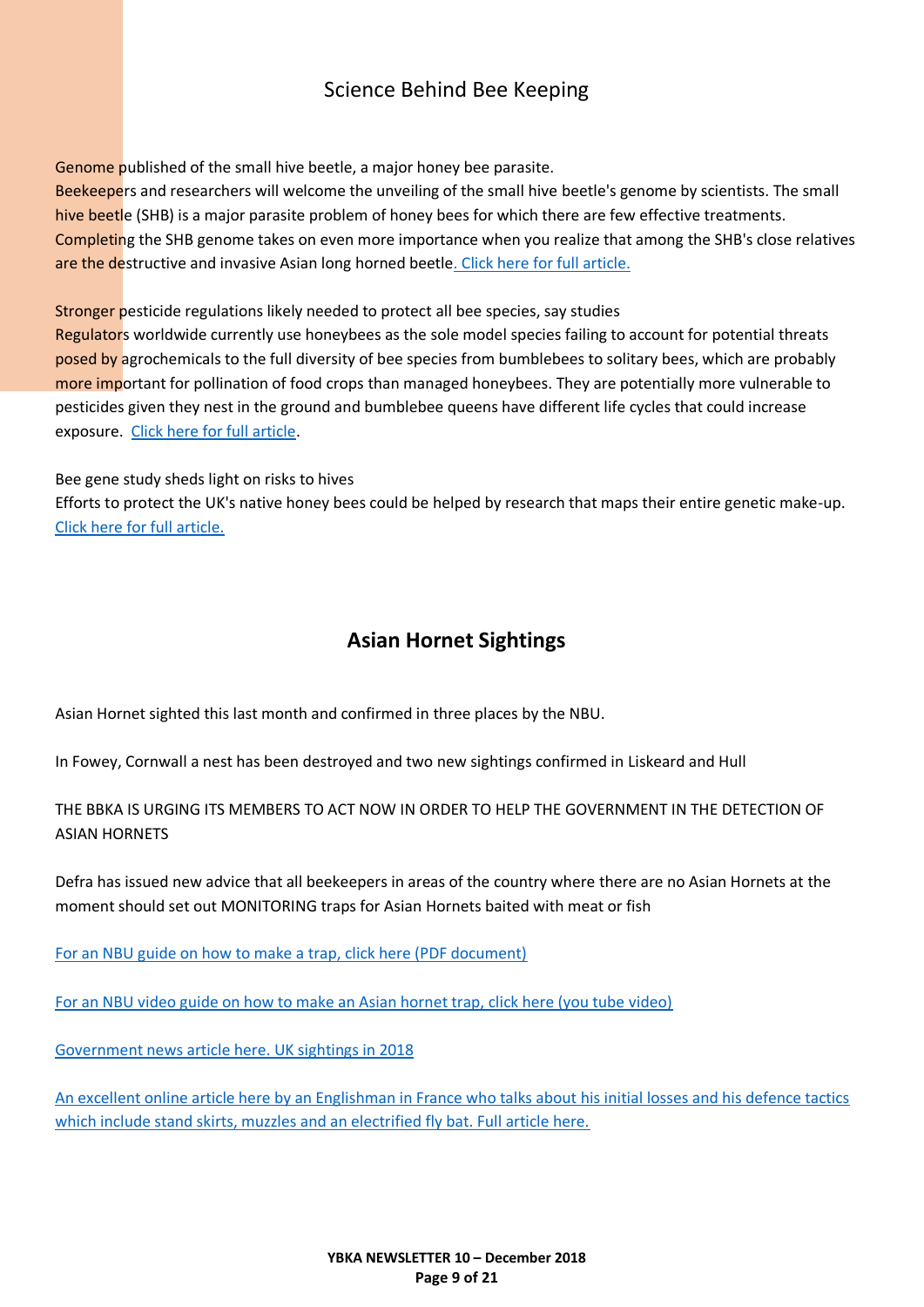# YBKA Spring Conference

# [Book online here or fill in the application](https://ybka.org.uk/event/ybka-conference/)  [form below.](https://ybka.org.uk/event/ybka-conference/)

<span id="page-9-0"></span>

| <b>ORKSHI</b><br>ANNUAL CONFERENCE (April 6 <sup>th</sup> , 2019)<br>Application Form (Cost: £10 per person + optional buffet)                                                                                                                                                                      |  |                             |  |  |
|-----------------------------------------------------------------------------------------------------------------------------------------------------------------------------------------------------------------------------------------------------------------------------------------------------|--|-----------------------------|--|--|
| <b>Full Name</b>                                                                                                                                                                                                                                                                                    |  |                             |  |  |
| District/Association                                                                                                                                                                                                                                                                                |  |                             |  |  |
| <b>Address</b>                                                                                                                                                                                                                                                                                      |  |                             |  |  |
| Postcode                                                                                                                                                                                                                                                                                            |  |                             |  |  |
| Telephone(s)                                                                                                                                                                                                                                                                                        |  |                             |  |  |
| <b>Email address</b>                                                                                                                                                                                                                                                                                |  |                             |  |  |
| LUNCH PREFERENCE<br>Own Packed Lunch (no additional charge)<br>Cold Buffet (£10)<br><b>WORKSHOPS</b>                                                                                                                                                                                                |  |                             |  |  |
| Session A (1.45 - 2.30)                                                                                                                                                                                                                                                                             |  | Session B (2.30 - 3.15)     |  |  |
| <b>Session A (Reserve):</b>                                                                                                                                                                                                                                                                         |  | <b>Session B (Reserve):</b> |  |  |
| To book: either visit the YBKA website www.ybka.org.uk and<br>book on-line, send a cheque (payable to Yorkshire Beekeepers<br>Association) for £10/£20 to the YBKA secretary (Roger<br>Chappel) :4, South View, Brafferton DLI 3LB<br>or pay by card over the 'phone:<br>01325 315741/07905 190701. |  |                             |  |  |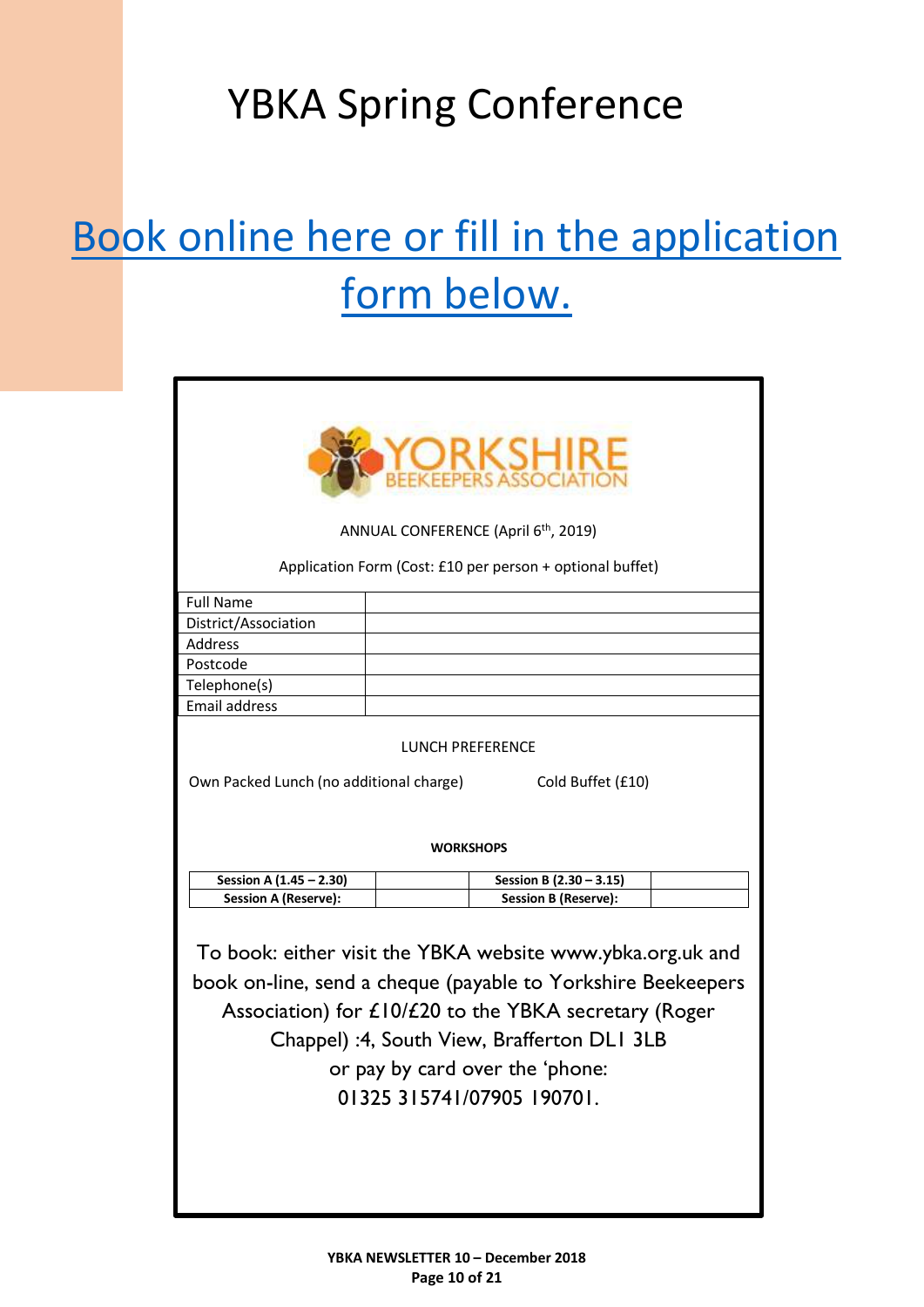<span id="page-10-0"></span>

OLD ROAD, MAISEMORE, GLOUCESTER, GL2 8HT, TEL: 01452 700289 FAX: 01452 700196 sales@bees-online.co.uk www.bees-online.co.uk www.woodenbriquettes.co.uk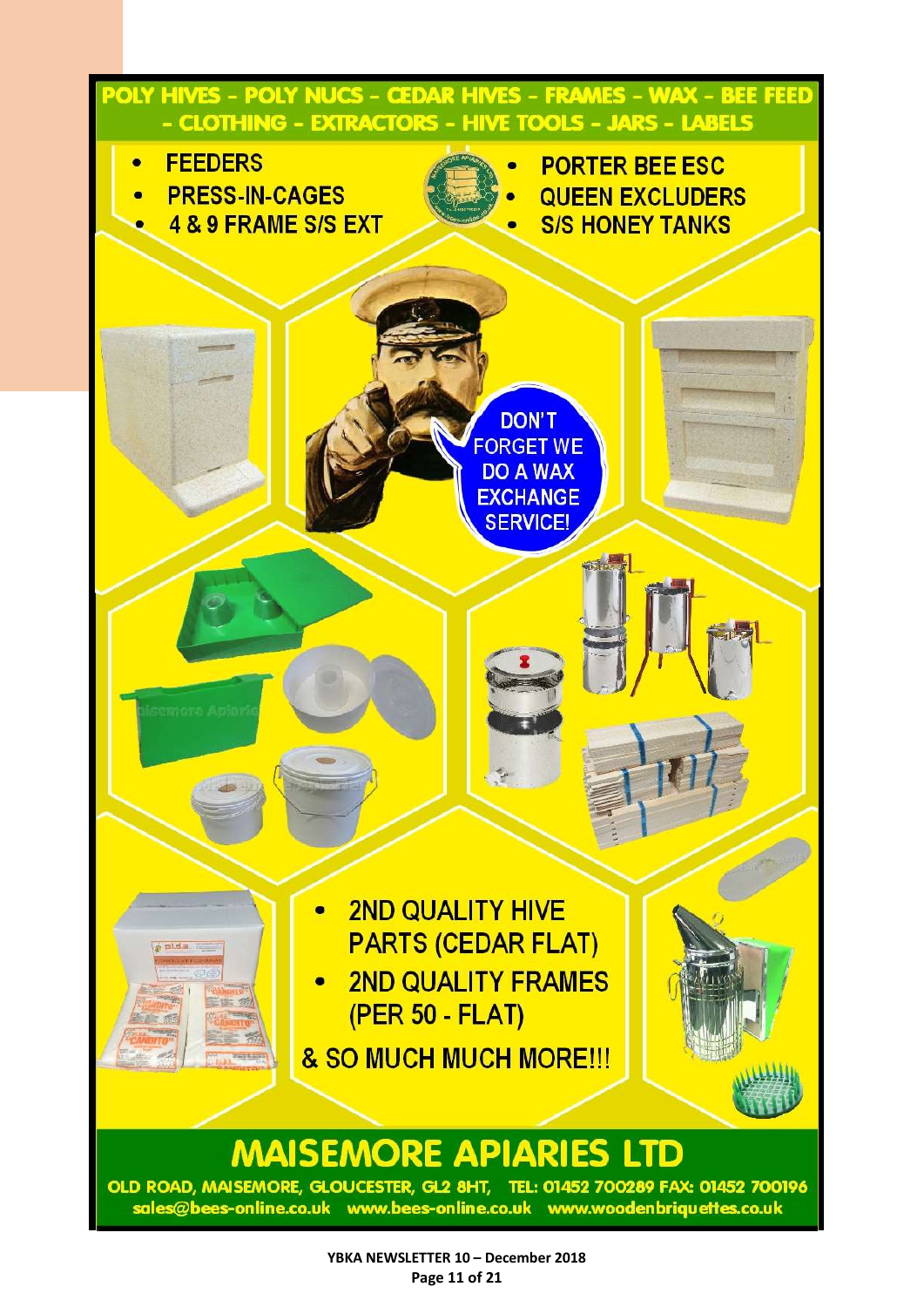# Natural Bee Husbandry



On its 3rd year, currently on issue 9, a great magazine about the modern conservation of bees and the use of natural beekeeping methods.

subscribe @ www.naturalbee.buzz

# www.northernbeebooks.co.uk

# www.thebeeshop.co.uk

Quality Beekeeper Clothing At Affordable Prices

Full Suits, Smocks, Bee Vests & Veils

Full adult suit - £52 (with free postage) From Somerset

Email: michaeljohnduckett@gmail.com

**YBKA NEWSLETTER 10 – December 2018 Page 12 of 21**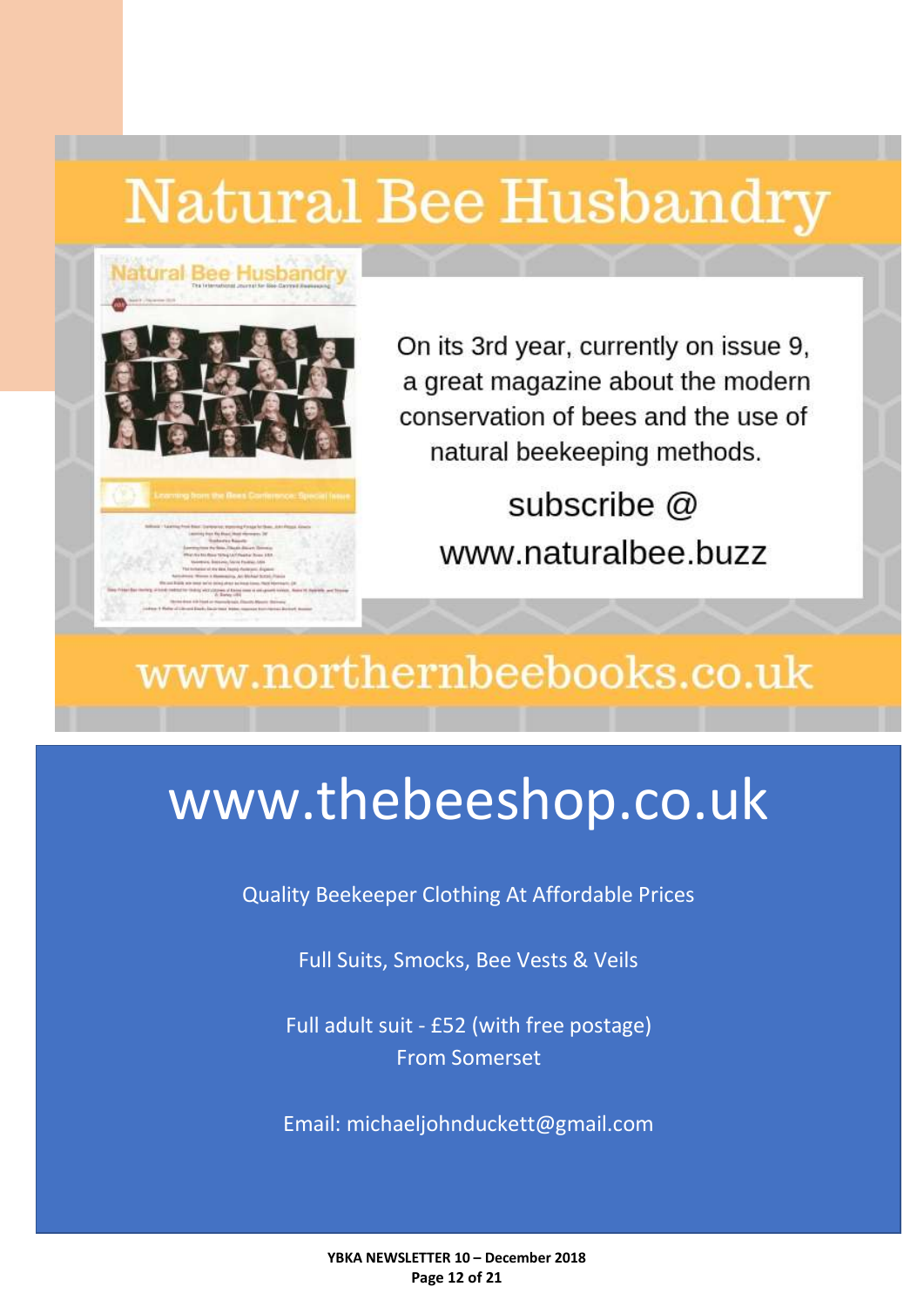### Get 13 Issues for the Price of 12! Use code NEWS18Y at checkout\*

### **Why choose Bee Craft?**

- $\rightarrow$  International award-winner
- Britain's best-selling beekeeping magazine
- authoritative information for new and experienced beekeepers
- latest news
- your letters
- features
- $\blacktriangleright$  latest research
- SKids and youth sections
- $\rightarrow$  what's on
- $\rightarrow$  classified ads
- $\rightarrow$  online shop
- $\rightarrow$  online bonus features

You've got the equipment

You're buzzing to go

informed

**Subscribe to Bee Craft magazine for** the informed 'know how' in each month's edition

Join the Bee Craft Live webinars and ask your questions each month

bee-craft.com/shop

# Classified Adverts

<span id="page-12-0"></span>Do you have anything for sale, if so please email newsletter@ybka.org.uk the editor for a free sales listing:

**9 frame stainless Steel extractor with large German motor. The extractor is spotless and like new. I kept the manual bits but the motor was bought and retro fitted, it's a German motor. Like new £500 or best offer. Stainless steel and Cast Iron Mountain Grey Heather press, £150 Can deliver to Harrogate or YBKA Spring Convention or can be picked up at Redcar Contact Vera Rider, email: vera.rider@gmail.com / Tel:07828 199 739**

Don't forget that Maisemore, Thornes and Paynes all have their respective sales in January 2019. Selling woodwork and poly equipment. All are well worth a look.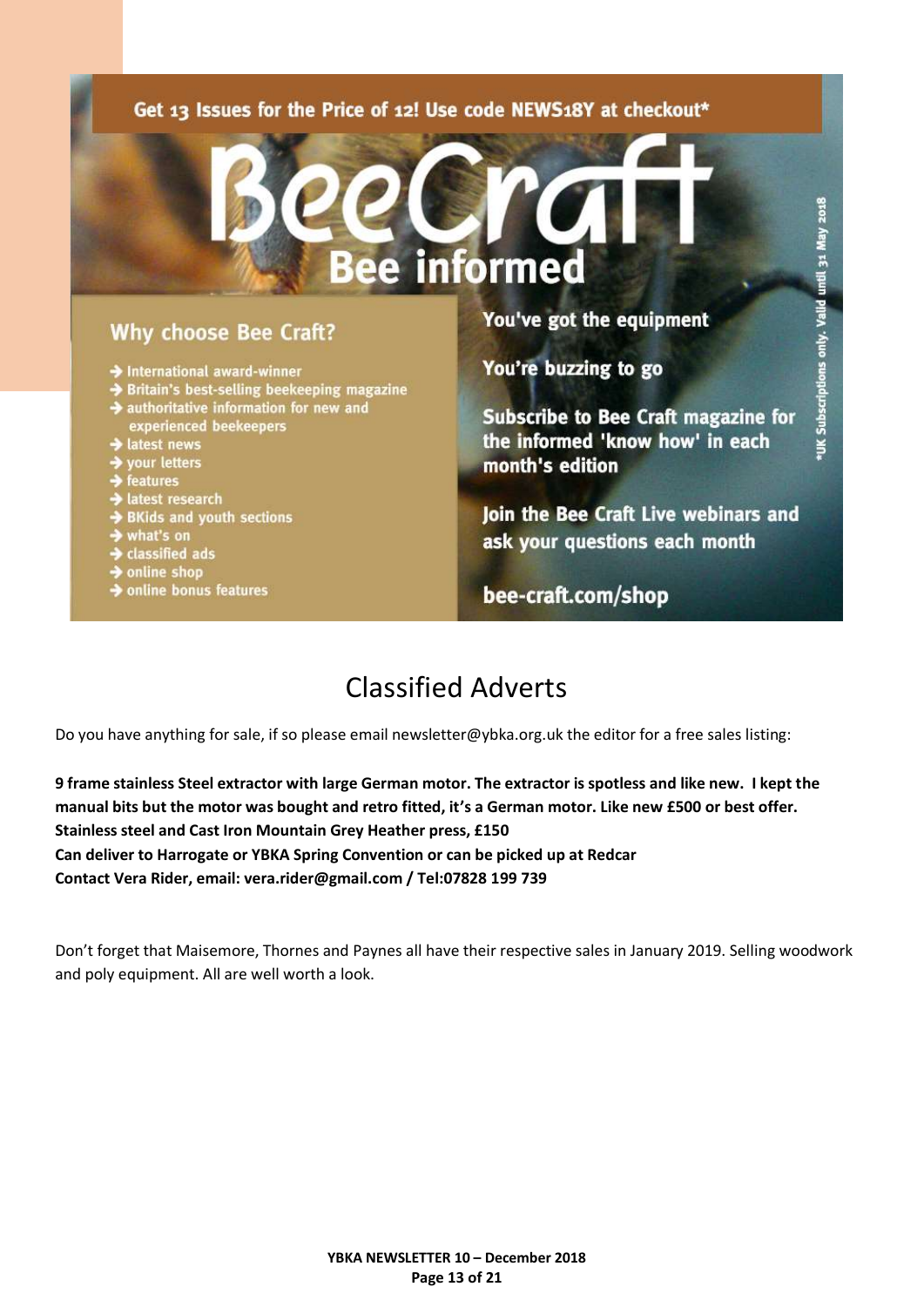NTER SALE **Or Second Quality Hive Parts Second Quality Frames Equipment at Bargain Prices** Orders over £100 will be

トト

carriage paid to the UK

E H THORNE (Beehives) LTD BEEHIVE BUSINESS PARK, RAND, Nr. WRAGBY, LINCOLNSHIRE, LN8 Tel. 01673 858555 sales@thorne.co.uk www.thorne.co.uk like us on Facebook www.facebook.com/E.H.Thorne or follow us on Twitter @ThorneBeehives subscribe to our YouTube Channel at http://bit.ly/2BXpFns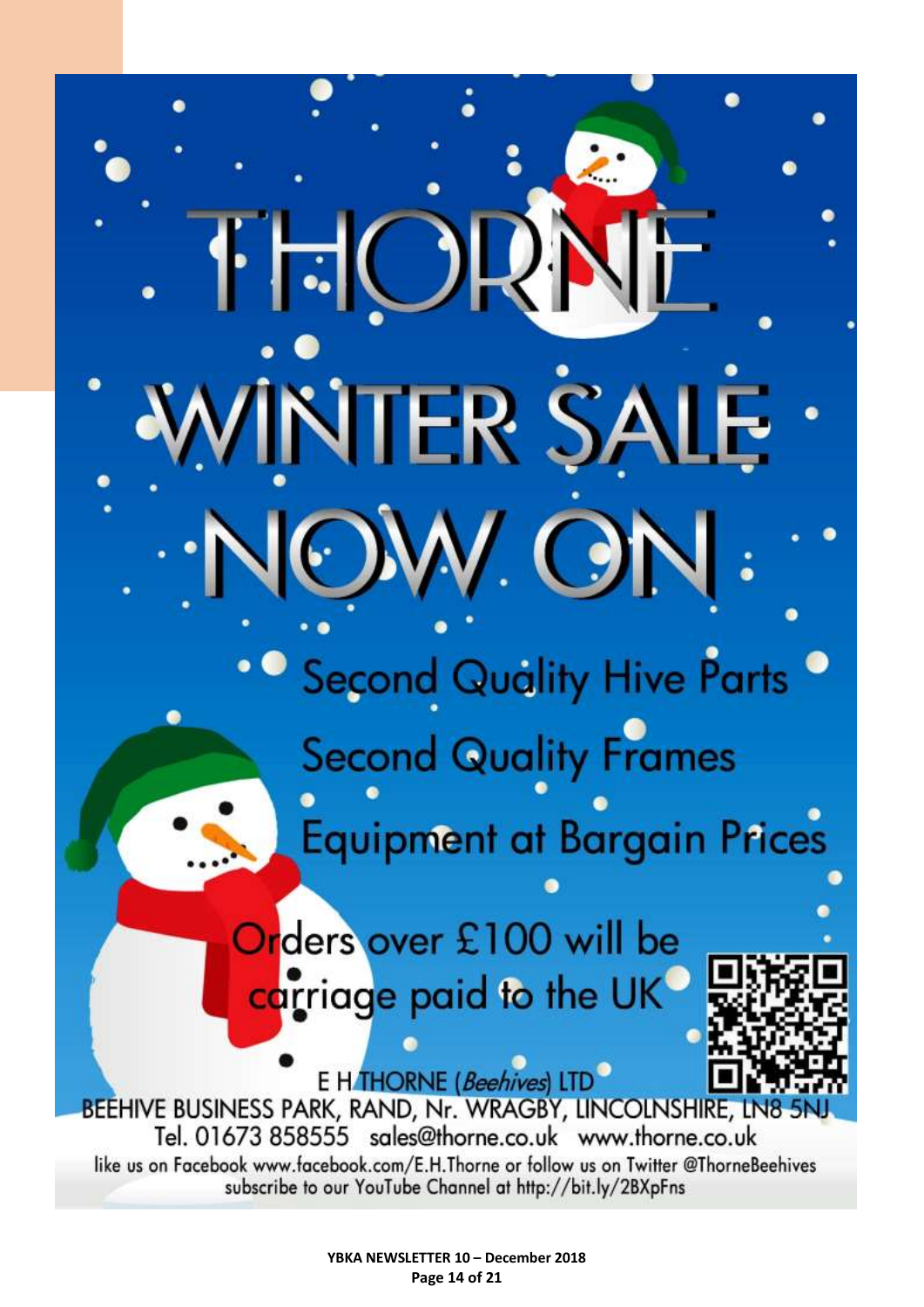# Committee

<span id="page-14-0"></span>

| Position                                       |                                                                | Name                 | <b>Contact Information</b>                                     |
|------------------------------------------------|----------------------------------------------------------------|----------------------|----------------------------------------------------------------|
| Chairman                                       | <b>School Days Organiser</b>                                   | Phil Gee             | pjgphilgee@btinternet.com<br>01422 886114 / 07769 650059       |
|                                                | Area Rep: Halifax, Huddersfield, Wakefield & Pontefract        |                      |                                                                |
| <b>Vice Chair</b><br><b>General Secretary</b>  |                                                                | Roger Chappel        | yorkshirebka@gmail.com<br>01325 315741 / 07905 190701          |
|                                                | Area Rep: Northallerton, Thirsk, Darlington, Richmond, Ryedale |                      |                                                                |
| <b>Treasurer</b>                               |                                                                | Norbert cooper       | norbert.cooper@btinternet.com<br>01937 834 809 / 07957 404 047 |
| <b>Education Officer</b><br>Area rep: Beverley |                                                                | Elaine Robinson      | education@ybka.org.uk                                          |
| Webmaster<br>Area rep: Bradford                |                                                                | David Lamont         | davidlamont431@btinternet.com<br>01274 619787 / 07968 817153   |
|                                                | Honey Show Chief Steward                                       | <b>Mark Millard</b>  | mark.millard@yahoo.co.uk<br>01924 271 203 / 07497 429 646      |
| Area rep: Barnsley                             | Bee Health Liaison Officer                                     | Ivor Flatman         | ivor.flatman@homecall.co.uk<br>01924 257089 / 07751 061 753    |
| <b>Newsletter Editor</b>                       |                                                                | <b>Chris Barlow</b>  | newsletter@ybka.org.uk<br>07849 150 837                        |
|                                                | Equipment/Resources Officer                                    | Derrie O'Sullivan    | derrie@ntlworld.com<br>07801 953 145                           |
| Area Reps                                      |                                                                |                      |                                                                |
| Leeds                                          |                                                                | Kirit Gordhandas     | ybkarep@leedsbeekeepers.org.uk                                 |
| Rotherham                                      |                                                                | <b>Bronwen White</b> | bron@mistral138.plus.com<br>01142 307957                       |
| <b>Barkston Ash</b>                            |                                                                | <b>Greg Sharp</b>    | gandjsharp@hotmail.co.uk<br>07746 986 716                      |
| Doncaster                                      |                                                                | Dave Shannon         | 01302 772837 / 07907 856515                                    |
| York & Malton                                  |                                                                | Vicki Leaf           | vicki@glade-farm.co.uk<br>07847 327 861                        |
|                                                | Airedale & Scarborough                                         | Linda Schofield      | gorluvaduck@gmail.com<br>01535 609379 / 07853 651 965          |
| Whitby                                         |                                                                | Tony Jefferson       | stoneleabees@yahoo.co.uk<br>07749 731945                       |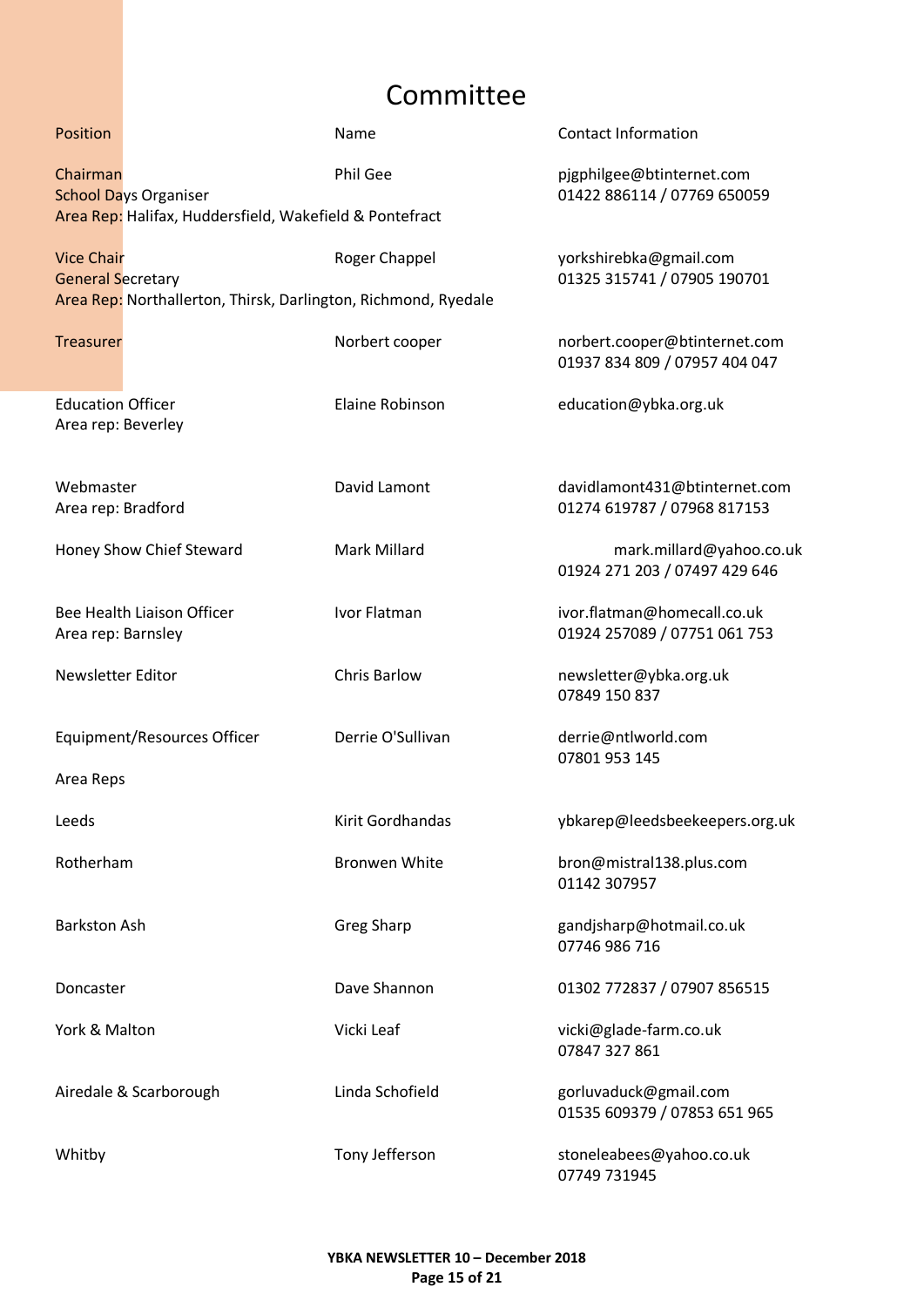## District Contacts

<span id="page-15-0"></span>

| Easingwold    |                   |                                                           |
|---------------|-------------------|-----------------------------------------------------------|
| Richmond      | Peter Creek       | creekpeter@rocketmail.com<br>01748 812075 / 07922 087877  |
| Northallerton |                   |                                                           |
| <b>Malton</b> | <b>Bob Hirst</b>  | pamandbob@btinternet.com<br>01904 706 111 / 07505 865 887 |
| Wharfedale    | John Forsyth      | johnsj1984@gmail.com<br>01943 876450                      |
| Doncaster     | Miranda Dickinson | miranda@thorneyford.co.uk<br>07766 737 682                |
| Beverley      | Simon Maslin      | 4simonm@gmail.com<br>01482 656 018                        |

# YBKA Calendar of events

<span id="page-15-1"></span>Friday 11th January: GPC Meeting (Harrogate) 6pm Saturday 12th January – Module 3 Tutorials 10am till 3pm (Harrogate) Saturday 12th January: BBKA ADM (10.30 am) Kenilworth Saturday 9th February – Module 7 Tutorials 10am till 3pm (Harrogate) Saturday 23th February: Delegates Conference (Harrogate) 10am Saturday 23rd March: BBKA Module Examinations. Saturday 6th April: YBKA ANNUAL CONFERENCE (YORK) 12th, 13th & 14th April: BBKA Spring Convention (Harper Adams) Friday 26th April: GPC Meeting (Harrogate) 6pm June 4th/5th: YAS Schools' Days July 9th – 11th: Great Yorkshire Show (Harrogate) – Helpers always welcome and required at the YBKA display Friday 19th July: GPC Meeting (Harrogate) 6pm Saturday, 14th Sept: Mead Workshop (Harrogate) Friday 4th October: GPC Meeting (Harrogate) 6pm (Proposed)Sunday 6th October: Study Day October 19th/20th: Countryside Live & YBKA Honey Show (Harrogate) October 24th – 26th: National Honey Show (Proposed)Saturday 2nd November: Study Day Friday 8th November: GPC Meeting (Harrogate) 6pm (Proposed)Saturday 9th November: Module Exams (Harrogate) Saturday 30th November: AGM 10am (Harrogate) (Proposed)Saturday, 7th December: Study Day.

#### **BBKA Forum**

[The BBKA have a new online forum. This is the web address. Pop along, sign up and say hello. www.bbkaforum.co.uk](http://www.bbkaforum.co.uk/)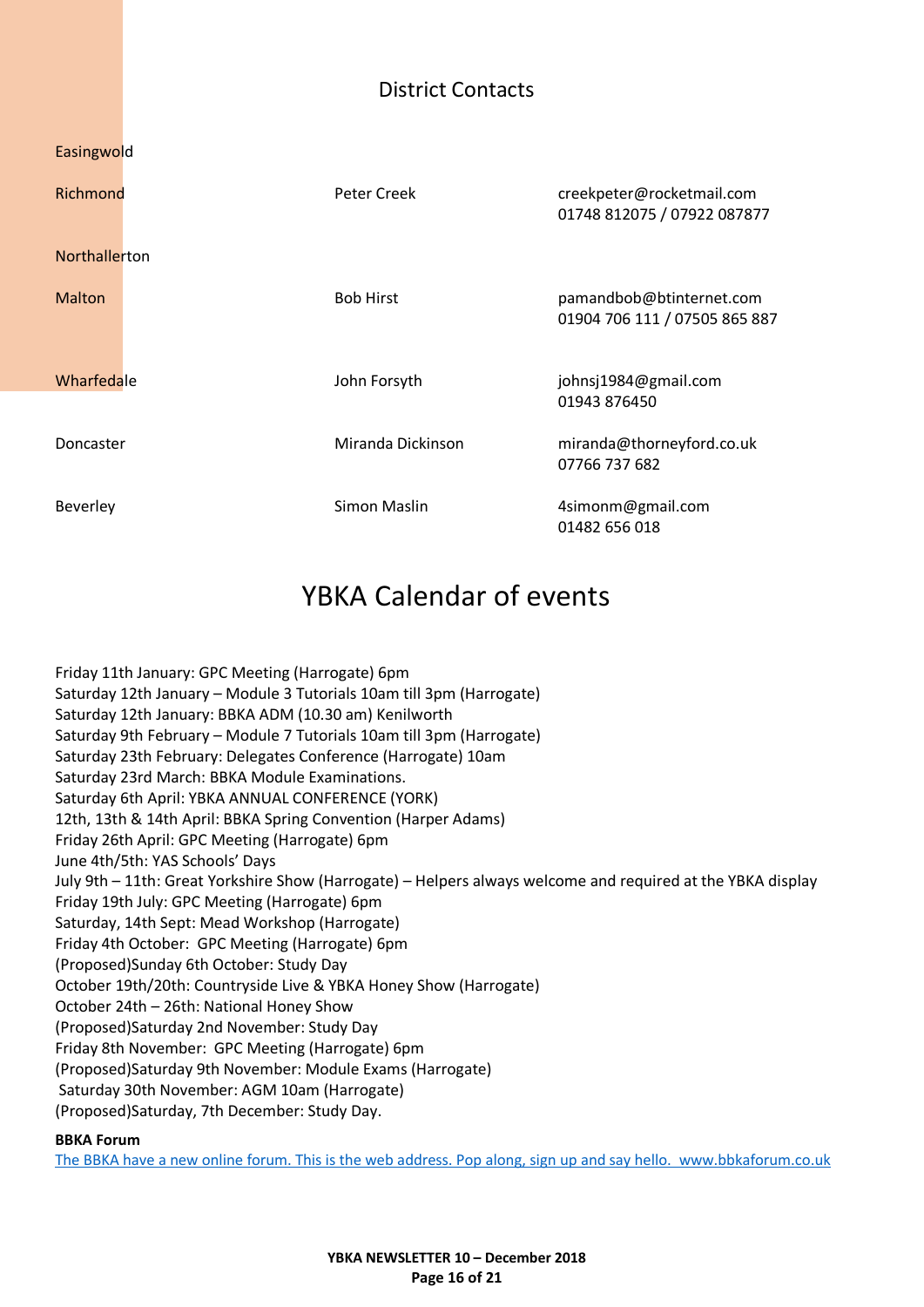## **Obituary**

### <span id="page-16-0"></span>**Allan Campbell Jefferson**

Stonelea Apiary 1 Dale House Bank **Staithes** Saltburn Cleveland TS13 5AN



Date of Birth: 6th June 1934 Died: 23rd December 2018

Allan Jefferson was born and raised in the North Yorkshire village of Hinderwell and has lived in the Hinderwell Parish all of his life. His only period of living outside the area was during his period of National Service with the Royal Engineers from 1955 to 1957 where he served in the rank of Corporal.

Beekeeping was a constant part of his life from an early age when he used to assist his Great Uncle Harry. Uncle Harry was also the gardener of the local Rector of St Hilda's Church in Hinderwell village. During this period the Church also played an important part in his early life, he was a choirboy up to his period of National Service commencing. The Jefferson family have enjoyed a long relationship with St Hilda's Church where one of the main stained-glass windows at the front of the church bears a dedication to the Jefferson family.

Whilst at the parish junior school the then Headmaster Mr Jack Milburn used to encourage the young lads to assist him with his beekeeping. An after-school club was formed and a number of them would be taken under his wing to carry out various beekeeping manipulations in the headmaster's back garden. Sadly, the building is no longer used as a school but still exists in the village as a community centre. If you closely inspect one of the main classroom windows there is still evidence of where Mr Milburn used to maintain an observation hive on the window sill with the bees flying from a hole in the wooden window frame, the bees would then fly in & out directly above the school playground.

Allan's first colony of bees was obtained at the age of 13 when he acquired a prime swarm of bees from an elderly and experienced beekeeper living in the nearby village of Kettleness. Around the time (1947) obtaining bees was actually quite difficult due to the problems with beekeeping caused by the then titled "Isle of Wight Disease" The bees obtained were classed as the Dark European honeybee (Apis Mellifera Mellifera) and this is where his desire to maintain the Dark bee commenced, all beekeeping effort was based around maintaining the characteristics, and explaining the benefits of the Dark European honeybee.

#### **YBKA NEWSLETTER 10 – December 2018 Page 17 of 21**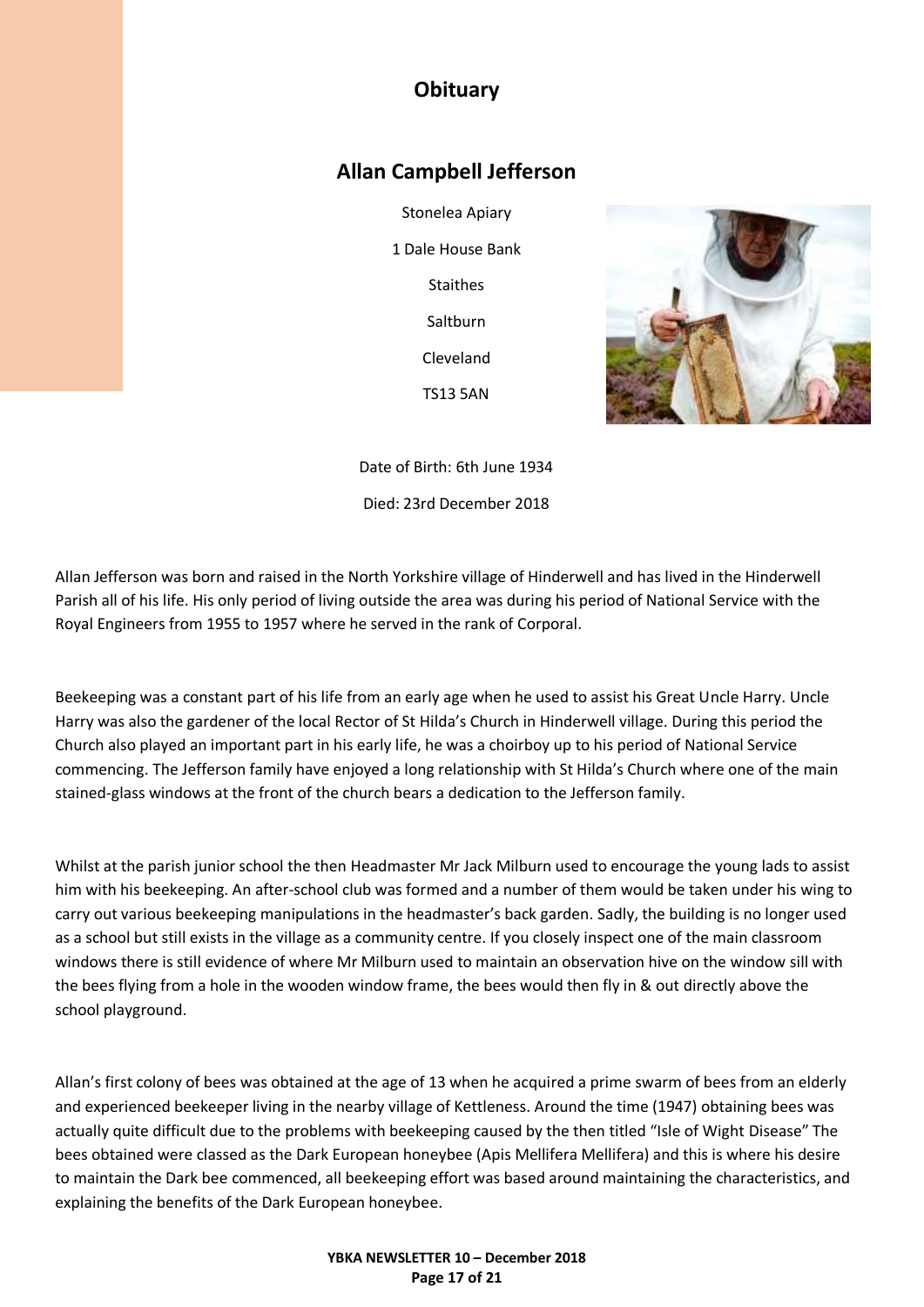He often told the story about going to collect his first swarm, travelling from Hinderwell to East Barnby, about 5 miles by bus and then walking the 2 miles to Kettleness, collecting the swarm in a cardboard box, covering it with a sheet and then walking back to the bus stop to catch the bus back again. What is surprising is that the conductress was not even surprised when a lad of 13 got on the bus carrying his home-made bee veil and a cardboard box of bees with a few escaping from beneath the folds of the sheet.

Allan and his beekeeping friends from school maintained a number of colonies together, under his headmaster's guidance. His friends were from farming background which made it easy to obtain locations to site beehives. The band of friends maintains their interest as beekeepers today.

When he returned home from National Service (in 1957) he decided to join the local beekeeping group; the Whitby and District Beekeeping Association. Within a very short period of time his youthful enthusiasm and organisational skills were recognised and he was invited to take up a position on the committee. His first appointment was as Treasurer (14years), then as General Secretary (16years), then as Chairman (17years) and currently Vice-President (4years). Lord Normanby is the current President of WBKA.

In 1992 ITV were on the lookout for an enthusiastic beekeeper to produce a series of programmes featuring local notable characters, Allan was selected over a number of semi-commercial beekeepers in Yorkshire to be featured in the TV documentary, "The Dales Diary", narrated by Luke Casey. The filming process followed the build-up of honey bee colonies in readiness for the August heather honey flow and the subsequent harvesting and bottling of the honey in preparation for the point of sale. His beekeeping commitment and enthusiasm was obvious to all, making the TV episodes a success, all serving to enhance the reputation of beekeeping using native / local bees and especially local heather honey for its quality and flavour.

Throughout all his beekeeping activities he was always keen to offer his services in any capacity mainly as lecturer or demonstrator at meetings or as a honey judge at any local show. Allan specialised in "simple / no queen excluder beekeeping" and was been responsible for many new beekeepers taking up the craft in the area. Many of his demonstrations resulted in him throwing Queen Excluders over the fence in Frisbee fashion, followed by a long rant about why use the dammed things. He was always keen to offer help and assistance. In 1996 Allan was elected by Whitby Beekeepers to serve as representative on the Yorkshire Beekeepers Executive Committee, around the same time he was also presented with a Yorkshire Beekeepers Certificate of Merit for his services to local beekeeping.

In 1998 he was elected to the position of Yorkshire Beekeepers Association Chairman for a 3-year period. He also served as the YBKA delegate to the British Beekeepers Association for a period of 6 years. Due to ill health mostly concerned with a fall from scaffolding whilst assisting his Grandson house building activities, which exacerbated his knee problems he stepped down from these positions from 2004 onwards passing the work down to his youngest Son (Tony).

In 2002 Allan's work at local, district and national level was recognised with the award of Honorary Life Membership of Yorkshire Beekeepers Association. One of the main contributions to this prestigious award was for the work carried out to assist the establishment the YBKA pavilion at the Great Yorkshire Showground in Harrogate.

> **YBKA NEWSLETTER 10 – December 2018 Page 18 of 21**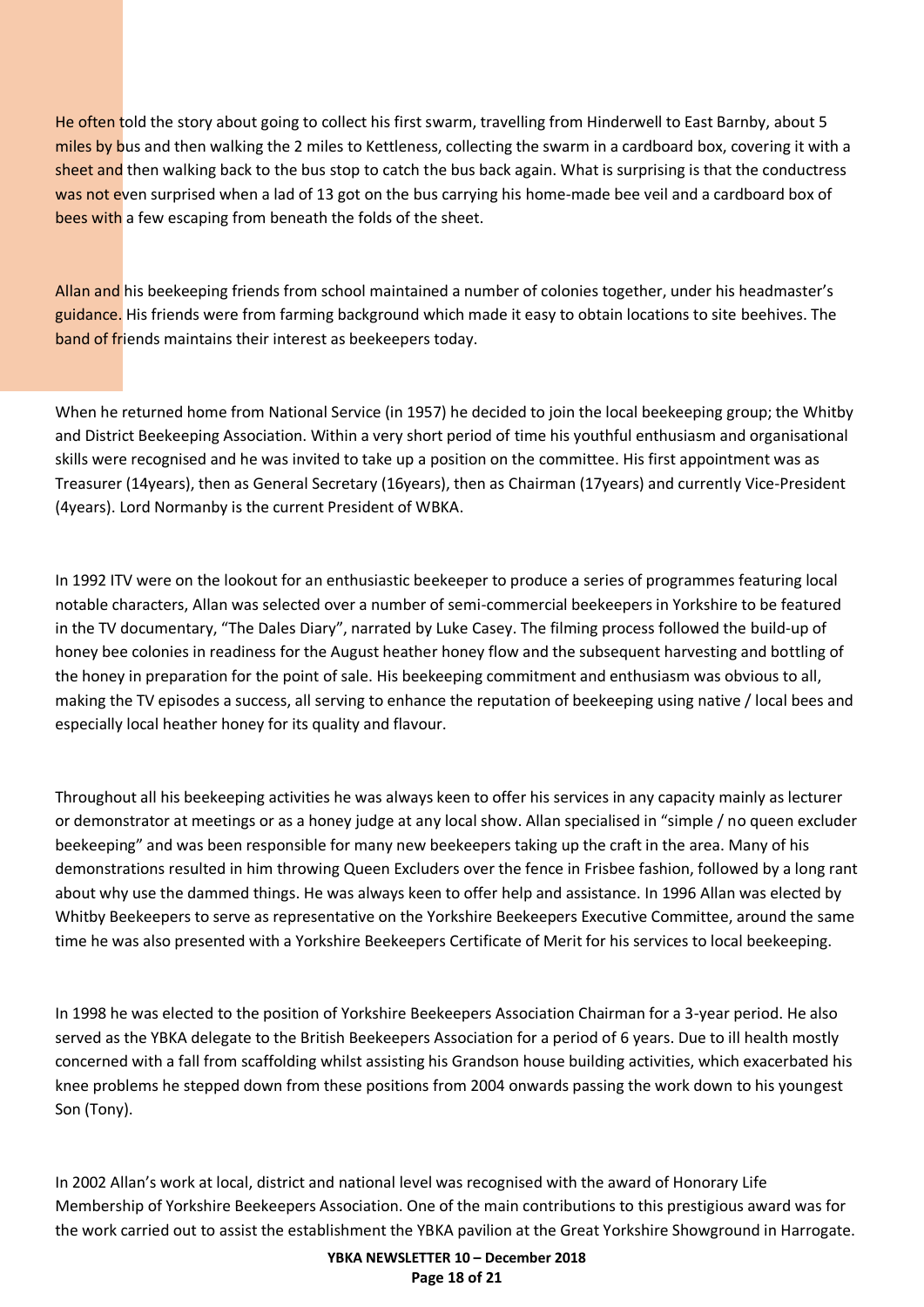The Normanby Pavilion as it is now known, has proven to be a great asset to YBKA, a measure of its success led to the requirement to double it in size, which was completed in 2007.

The work carried out by a committed group of beekeepers to establish the Normanby Pavilion was one of the reasons Lord and Lady Gisborough proposed Allan should be recognised for his beekeeping services, resulting in him being invited to attend the Queen's Garden party at Buckingham Palace, for him this was quite a proud day.

Up until he fell on Christmas day and broke his hip, he continued a semi-commercial operation maintaining up to 140 colonies but with most of the general and lifting duties carried out by his Son and Grandson, but still managed to issue 'instructions'.

Inspection of the Whitby Association meeting records indicates that he had demonstrated and hosted meetings at one of his apiaries for a continuous period from 1962. He attended the British Beekeepers Association Spring field day and the National Honey Show regularly.

In 1992 Whitby & District Beekeepers hosted the Yorkshire Spring field day at Mulgrave Castle near Whitby, the home of the present Marquis of Normanby. Allan made the extensive arrangements with close discussion and assistance of the Dowager Lady Normanby. The number of people attending the field day is still a record with an attendance of 423 beekeepers and families, contributing to one of the finest field days to be held.

Supporting honey shows formed a large part of his beekeeping activities at local, county and national levels. Maintaining a glass sided observation hive throughout the summer months proven important to provide information and education to the general public.

In the mid 1960's the National Honey Show became a focus for his attentions and in 1967 he won his first major award. Many of the trophies at the National Show contain engravings of the Jefferson name. Notably in 2006 the top award for heather honey was added to the list. Apimondia in Dublin in 2006 was also entered with success in two classes, the prize cards are displayed with great pride.

#### Summary

Allan Campbell Jefferson was widely known and recognised by the Stonelea Apiary branding he contributed 70 years of beekeeping experience, right until the end he was still firmly at the helm of the activity assisted by his Son, Tony and Grandson, Richard continuing the craft. Collectively a total of 130 years of Jefferson family beekeeping activity exists – all aspects of the beekeeping work are still strictly organised to Allan's methods and practices.

He was widely known throughout the country for his simple, good husbandry no-nonsense methods of beekeeping, still attending meetings and contributing to lecturing, demonstrating and providing practical help and assistance.

His committee work for Whitby Beekeepers had been continuous for 60 years

He was a Yorkshire Beekeepers Association committee member for 45 years.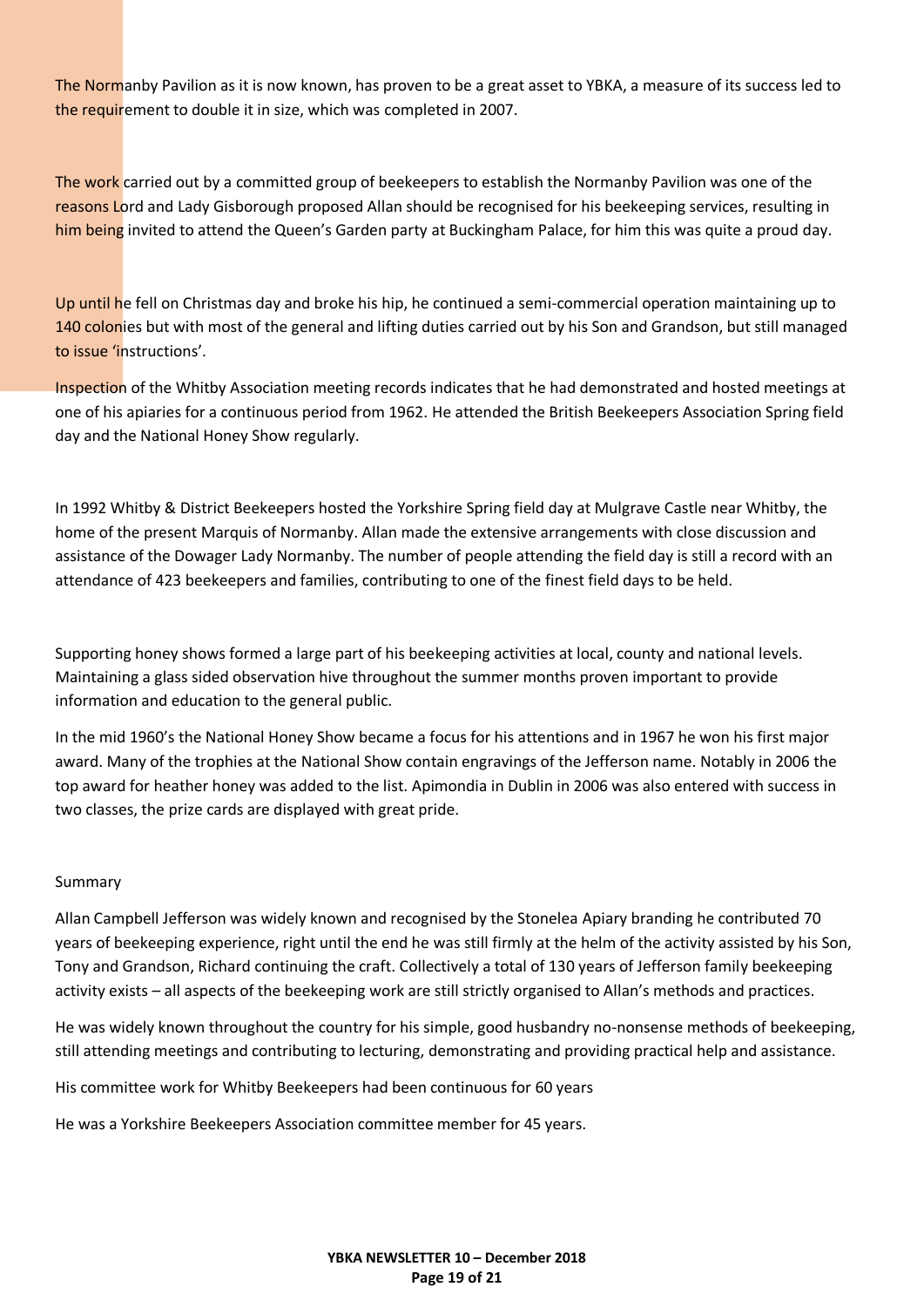# **Allan Campbell Jefferson**

6th June 1934 - 23rd December 2018